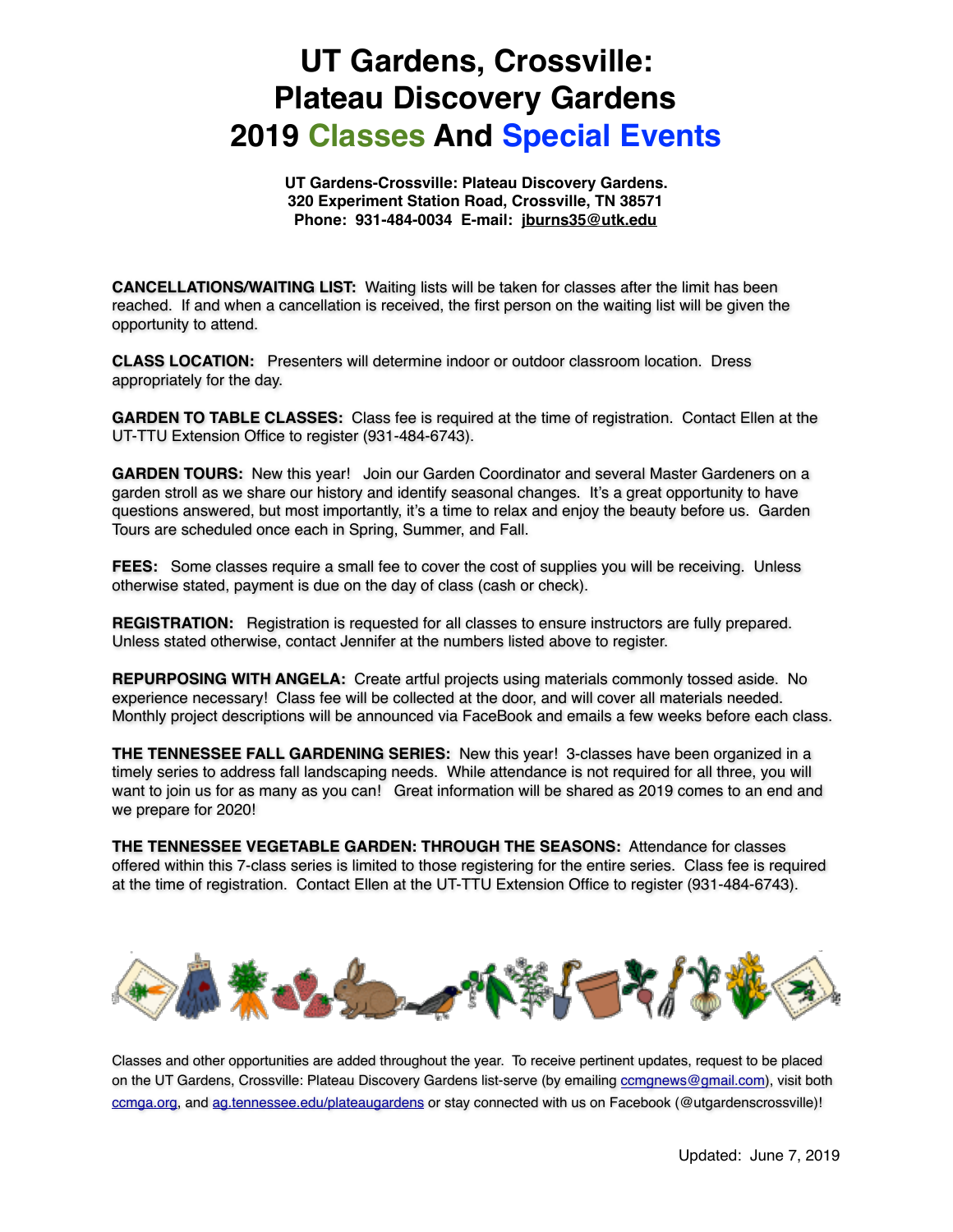| Wed., Jan. 16<br>$9:30 - 11$ am | Unique And Interesting Snakes Of Eastern Tennessee (Don Hazel)<br>Fee: None<br>Limit: 60<br>It doesn't matter if you hate snakes or love snakes, this is a presentation for you. There will be no live animals,<br>but plenty of photos of all 22 species of snakes found in our area of Tennessee. You'll learn why people fear<br>snakes and how to overcome that fear, at least a little. In fact, many will start to feel slightly better about<br>snakes before the class is over. Do you know what snake you are most likely to see on a sunny day in January,<br>or what three animals are immune to rattlesnake venom. You'll learn to identify a number of Tennessee snakes<br>and how to get a correct answer when you see one you don't know. Snakes are fascinating. Come learn why. |
|---------------------------------|--------------------------------------------------------------------------------------------------------------------------------------------------------------------------------------------------------------------------------------------------------------------------------------------------------------------------------------------------------------------------------------------------------------------------------------------------------------------------------------------------------------------------------------------------------------------------------------------------------------------------------------------------------------------------------------------------------------------------------------------------------------------------------------------------|
| Tues., Jan. 22<br>10-Noon       | Repurposing With Angela: Vintage China Jewelry (Angela Witzel)<br>Fee: \$15 Limit: 20<br>Discarded broken china will be repurposed into jewelry for a unique Valentine's Day gift.                                                                                                                                                                                                                                                                                                                                                                                                                                                                                                                                                                                                               |
| Sat., Jan. 26<br>10-Noon        | Gardening 101 (Dick Kaleba)<br>Fee: None<br>Limit: 60<br>Have you thought about starting a vegetable garden, putting in a flower bed or planting a tree but don't know<br>how to start? Learn the basics to get into a hobby enjoyed by millions.                                                                                                                                                                                                                                                                                                                                                                                                                                                                                                                                                |
| Wed., Jan. 30<br>10-11:30 am    | <b>Landscape Design (Shalena Durkot)</b><br>Fee: None<br>Limit: $60$<br>A well-designed garden is much more than just pretty plants. Learn about the Fundamentals of Landscape<br>Design to design like a pro.                                                                                                                                                                                                                                                                                                                                                                                                                                                                                                                                                                                   |

## **The Tennessee Vegetable Garden: Through the Seasons** *Fee: \$20 Limit: 40* **Commit: 40** Developed by University of Tennessee Extension Agents, this class series includes 14 topics discussing the

fundamental components of successful vegetable gardening in the state. Registration for this series includes all 7 classes and attendance is limited to those registering for the series. (Call Ellen to register or for additional information 931-484-6743.)

| Saturdays, 9-Noon |  | Feb. 2 # 1: Climate and Site Selection                            |
|-------------------|--|-------------------------------------------------------------------|
|                   |  | Feb. 23 #2: Soils and Nutrition                                   |
|                   |  | Mar. 2 $#3$ : Plants and Planting                                 |
|                   |  | Mar 30 $#4$ : Garden Management                                   |
|                   |  | May 4 #5: Raised Beds and Composting                              |
|                   |  | May 18 #6: Cover Crops, Storage, and Season Extension (Cancelled) |
|                   |  | June 1 $#7$ : Pest and Disease                                    |
|                   |  |                                                                   |

| Thurs Feb 7 | <b>Bird Feeding-Winter Treats And Nutrition (Vicki May)</b>                                                 | Fee: Free Will Donation | Limit: 30 |
|-------------|-------------------------------------------------------------------------------------------------------------|-------------------------|-----------|
| 9-11 am     | What do our feathered friends need in winterwe'll make the treats to take home, and then share our thoughts |                         |           |
|             | on bird-friendly backyard habitat, shelter, and feeding stations.                                           |                         |           |

- Sat., Feb. 9 **Fruit Tree Pruning (Fred Mullen and Gregg Upchurch)** Fee: None Limit: 60<br>9-11:30 am To get a new fruit tree off to the right start, virtually nothing is as important as pruning. Join Gregg and Fred as To get a new fruit tree off to the right start, virtually nothing is as important as pruning. Join Gregg and Fred as they share the basics of when and how to prune fruit trees.
- Wed., Feb. 13 **Attracting And Raising Bluebirds From A-Z (Don Hazel)** Fee: None Limit: 60 9:30-11:00 am Just six weeks ahead of bluebird nesting season in our area, we will discuss how to attract bluebirds to your yard, winter or summer, and how to successfully go from nest box to eggs, to babies, to fledglings while minimizing problems along the way. It is not just a matter of nailing a nest box on a tree and hoping for the best. A properly installed and regularly monitored nest box will greatly improve your chances to help one of our most beautiful native birds. You will learn why North American bluebird numbers declined by up to 90% in the first half of the 20th century and how humans helped restore the bluebird population. And, if you think you might like to become a regular monitor for some of our over 200 local nest boxes, this is the place to start.
- Sat., Feb. 16 **REAP: Seasons 1 & 2 (Ron Drechnik)** Fee: None Limit: 60<br>10-Noon Ever dream of a bountiful garden but find you have limited gardening space? Square foot gardening is a simple Ever dream of a bountiful garden but find you have limited gardening space? Square foot gardening is a simple method of creating small, orderly, and highly productive kitchen gardens. 3-season garden kits will be available for purchase after class for those interested.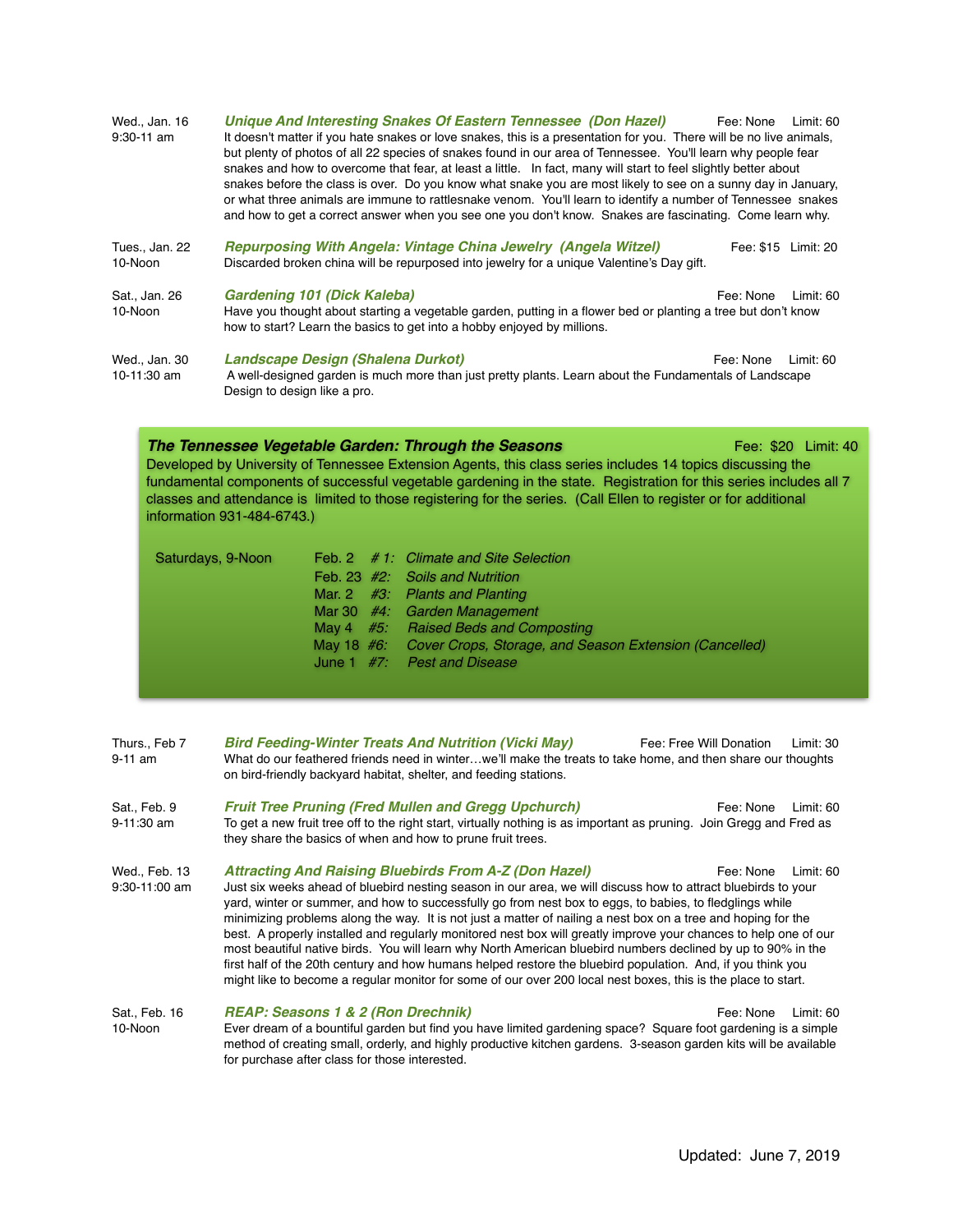| CANCELLED<br>10-Noon                                             | Is It Soup Yet? (Kelli Roberson and Crystal Blankenship)<br>Fee: \$20 Minimum 6, Maximum 12<br>Mmmm. Whether to warm you on a cold winter day or soothe aches and pains, nothing says lovin' better than<br>a good pot of soup! Call Ellen to register or for additional information 931-484-6743.                                                                                                                                                                                                                                                                                                                    |
|------------------------------------------------------------------|-----------------------------------------------------------------------------------------------------------------------------------------------------------------------------------------------------------------------------------------------------------------------------------------------------------------------------------------------------------------------------------------------------------------------------------------------------------------------------------------------------------------------------------------------------------------------------------------------------------------------|
| Tues., Feb. 26<br>10-Noon                                        | <b>Repurposing With Angela: Barnwood Sign With Painted Flowers</b><br>Fee: \$20    Limit: 20<br>Transform rustic wood into a wallhanging by adding a "tie" flower from an old tie.                                                                                                                                                                                                                                                                                                                                                                                                                                    |
| Sat., Mar. 9<br>9-11:30 am                                       | <b>Summer Vegetable Gardens And Raised Beds (Fred Mullen, Sid Morgan)</b> Fee: None<br>Limit: 60<br>Advice on how to plant, grow and harvest those summer vegetables. And because we live on the Plateau<br>where soil depth is limited, an overview of raised bed gardening will also be provided. Fred and Sid will remain<br>until all questions have been answered.                                                                                                                                                                                                                                               |
| Wed., Mar. 13<br>9:30-11 am                                      | <b>Non-Native Animals and Plants-</b><br>Fee: None<br>Limit: 60<br>Why And How Did They Get Here (Don Hazel)<br>Did you know that some non-native species are actually very helpful? Hint: Kudzu is not one of them. The<br>"tumbling tumbleweeds" in those old westerns isn't a U.S. plant at all, it came from Russia. Some introduced<br>animals are so common in our environment that we think of them as natives. Some invasive species are so<br>new that their full affect isn't known yet. And, it isn't just a one way street. A few U.S. native species are non-<br>native undesirables in other countries. |
| Sat., Mar. 16<br>$9 - 11:30$ am                                  | <b>Growing In A Greenhouse (Fred Mullen)</b><br>Fee: None<br>Limit: 60<br>Greenhouse growing can be twice as successful with half the trouble if you incorporate proper techniques.                                                                                                                                                                                                                                                                                                                                                                                                                                   |
| Wed., Mar. 20<br>9-Noon                                          | The Art And Practice Of Bonsai (Jim Gumnick)<br>Fee: None<br>Limit: 40<br>A powerpoint presentation of the origin and art of Bonsai will be followed by a demonstration showing how to<br>convert a nursery plant into a Bonsai Tree.                                                                                                                                                                                                                                                                                                                                                                                 |
| Sat., Mar. 23<br>9-11 am                                         | <b>Rain Gardens (Vicki May)</b><br>Fee: None<br>Limit: 60<br>Learn to capture the rain by creating a beautiful home garden while preserving an important natural resource.                                                                                                                                                                                                                                                                                                                                                                                                                                            |
| Tues., Mar. 26<br>10-Noon                                        | <b>Repurposing With Angela: Spring Flower Wreath</b><br>Fee: TBD<br>Limit: 20<br>A spring wreath is a great symbol to illustrate birth, renewal, life and abundance and a perfect way to say "Yeah!<br>Thank you!" to mother nature for all of her bounty.                                                                                                                                                                                                                                                                                                                                                            |
| Sat., Apr. 6<br>10-Noon                                          | <b>Companion Planting (Dick Kaleba)</b><br>Fee: None Limit: 60<br>Placement of plants is important for any of a number of different reasons, including pest<br>control, pollination, providing habitat for beneficial creatures, maximizing use of space, and to otherwise<br>increase crop productivity.                                                                                                                                                                                                                                                                                                             |
| Sat., Apr. 13<br>$9 - 11:30$ am                                  | <b>Small Fruits And Berries (Fred Mullen)</b><br>Fee: None<br>Limit: 60<br>Straw, blue, black, rasp, or grapeswhich grow best on the Plateau? And what steps are needed for a<br>successful harvest?                                                                                                                                                                                                                                                                                                                                                                                                                  |
| Mon., Apr. 22<br>9-11 am                                         | Using Native Plants In The Home Landscape (Bill Morgan)<br>Fee: None Limit: 60<br>Gardening with plants native to our region protects biodiversity and creates an authentic sense of place. See<br>photos and hear about the benefits of utilizing native plants that thrive here on the Plateau!                                                                                                                                                                                                                                                                                                                     |
| Tues., Apr. 23<br>10-Noon                                        | <b>Repurposing With Angela: Bird Feeder (Angela Witzel)</b><br>Fee: \$15<br>Limit: $25$<br>As we strive to attract birds to our yards, let's get creative and repurpose materials for a bird feeder! We will be<br>using Vintage China, recycled wine bottles, clay molds, metal wiring and paint to make your one of a kind bird<br>buffet.                                                                                                                                                                                                                                                                          |
| Fri., Apr. 26<br>10 am-6 pm<br>and<br>Sat., Apr. 27<br>9 am-5 pm | <b>Growing Back To Our Roots: A New Look At Old Favorites</b><br>Admission: \$3 per day<br><b>EDUCATION, EXHIBITS, MARKETPLACE</b><br>The 2019 Spring Flower and Garden Show will be held at the Cumberland County Fairgrounds. This<br>fundraiser provides the financial support for the Master Gardener outreach in this county, including<br>the monies to support our Gardens and college internships. Please support us with your attendance!                                                                                                                                                                    |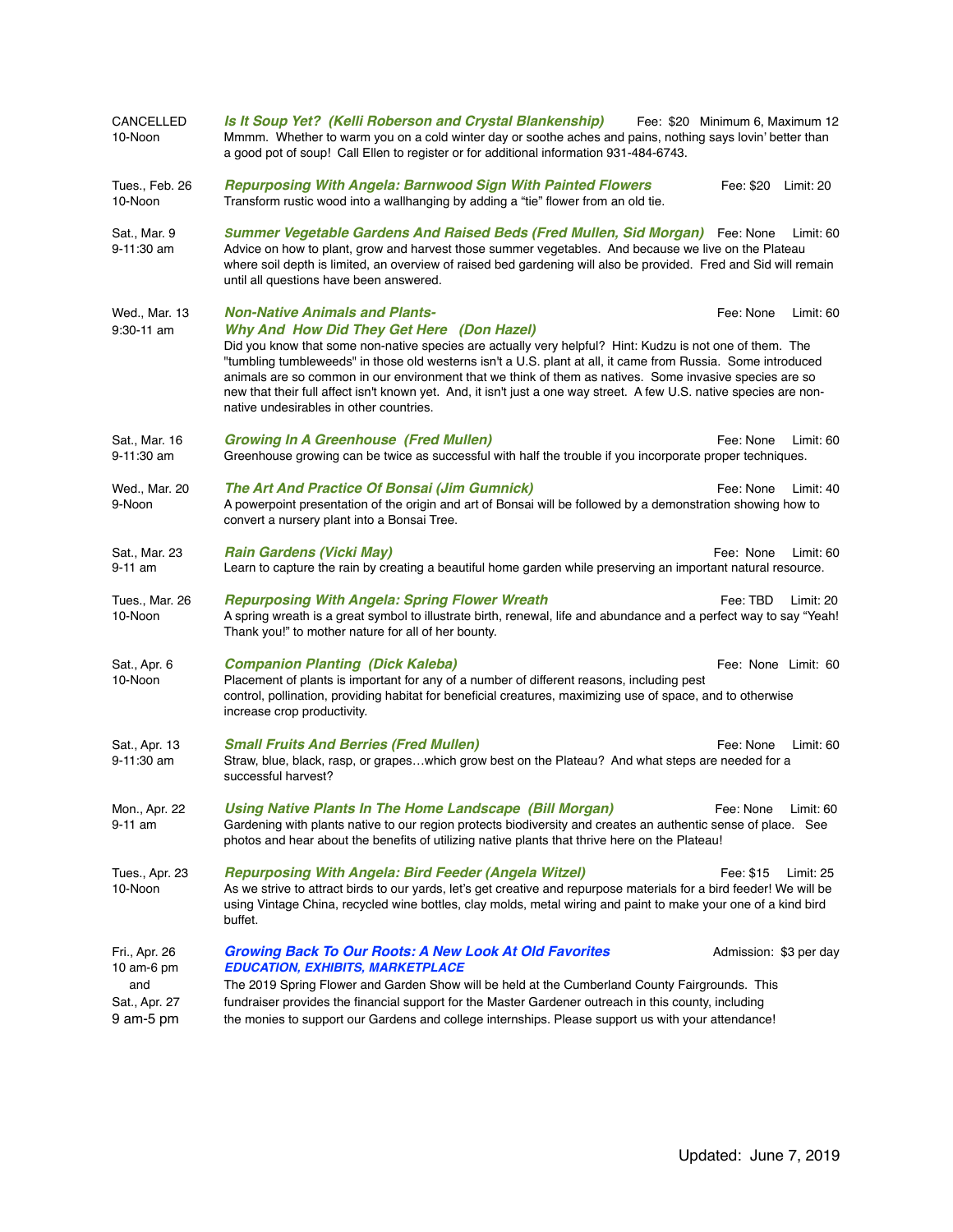| Fri., May 3<br>3-6 pm              | UT Gardens-Crossville Plant Sale: MEMBERS ONLY SALE<br>10% discount for members of the UT Gardens showing their membership card. A complete list of plants with<br>prices will be available on comga.org or ag.tennessee.edu/plateaugardens no later than April 22nd.                                                                                                                                                                                                                                                                                                                                                                                                                                                                                                 |  |  |  |
|------------------------------------|-----------------------------------------------------------------------------------------------------------------------------------------------------------------------------------------------------------------------------------------------------------------------------------------------------------------------------------------------------------------------------------------------------------------------------------------------------------------------------------------------------------------------------------------------------------------------------------------------------------------------------------------------------------------------------------------------------------------------------------------------------------------------|--|--|--|
| Sat., May 4<br>9 am-3 pm           | <b>UT Gardens-Crossville Plant Sale</b><br>A complete list of plants and prices will be available on ccmga.org or ag.tennessee.edu/plateaugardens<br>no later than April 22nd. Members showing card will receive 10% discount. Shop early for best selections.                                                                                                                                                                                                                                                                                                                                                                                                                                                                                                        |  |  |  |
| <b>POSTPONED</b><br>9-Noon         | <b>Producing A Bonsai Workshop (Jim Gumnick)</b><br>Fee: \$25<br>Limit: 8 participants<br>Participants will be shown how to create their own Bonsai from an ordinary nursery plant. Starter plants will be<br>provided. Up to 10 additional non-participating observers may attend.                                                                                                                                                                                                                                                                                                                                                                                                                                                                                   |  |  |  |
| Sat., May 11<br>9-11:30 am         | <b>Tomatoes (Fred Mullen)</b><br>Fee: None<br>Limit: 60<br>Heirloom versus hybrid, seeds and seedlings, planting and fertilizing, watering and mulching, pinching<br>suckers, common problems and solutionseverything you need to know about growing tomatoes!                                                                                                                                                                                                                                                                                                                                                                                                                                                                                                        |  |  |  |
| Wed., May 22<br>9:30-11:30 am      | <b>Container Gardening (Shalena Durkot)</b><br>Fee: Will vary<br>Limit 20<br>Bring your container (of reasonable size), learn some tips, choose your plants from our on-site selection, and<br>let's get planting! This hands-on class will be a blast! (Class fee will be based upon the number and variety of<br>plants purchased to fill the container.)                                                                                                                                                                                                                                                                                                                                                                                                           |  |  |  |
| Thurs., May 23<br>10-Noon          | <b>Cooking Under Pressure (Kelli Roberson, Crystal Blankenship)</b> Fee: \$20 Minimum 6, Maximum 12<br>Depending on your age and how much time you spent in the kitchen with your mother or grandmother, you may<br>remember a big scary pot on the stove with what looked like a small weather vane on top. As it heated up, the<br>top would begin spitting, hissing and wheezing like an asthmatic cobra. Even if most of us never saw one blow<br>up, the threat was frightening enough to keep an entire generation of cooks away from pressure cookers. And if<br>we weren't scared, we were mystified. This class will alleviate those fears and entice you to use that pressure<br>cooker! Call Ellen to register or for additional information 931-484-6743. |  |  |  |
| Thurs., May 23<br>$1-3$ pm         | <b>Plant Propagation (Jewell Wilhoite)</b><br>Fee: \$15    Limit: 20<br>Plant propagation refers to producing plants by dividing, grafting, or taking cuttings from existing plants. Unlike<br>seed, cuttings and divisions of plants will result in an identical plant, reproducing the same beautiful flowers.<br>All participants will take home a prop box with cuttings.                                                                                                                                                                                                                                                                                                                                                                                         |  |  |  |
| Tues., May 28<br>10-Noon           | <b>Repurposing With Angela: Herb Garden (Angela Witzel)</b><br>Fee: \$25<br>Limit: 30<br>A reclaimed oak flooring box will hold the light fixture pots with a rock base. You will use a stencil with Wise<br>Owl Paint to stamp "Herbivore" and condition/seal your wood with Wise Owl Salve. All materials are included<br>EXCEPT the herb plants.                                                                                                                                                                                                                                                                                                                                                                                                                   |  |  |  |
| Fri., May 31<br>$1-3$ pm           | <b>Garden Tour (Shalena Durkot and Master Gardeners)</b><br>Fee: None<br>Limit: None<br>Join us as we enjoy a relaxing stroll through the Gardens in springtime! A special day to enjoy the blossoms,<br>ask questions, and share stories with other garden enthusiasts.                                                                                                                                                                                                                                                                                                                                                                                                                                                                                              |  |  |  |
| Sat., June 1<br>9-Noon             | <b>Pest and Disease Control (Natalie Bumgarner)</b><br>Fee: None Limit: 60<br>After properly selecting and placing plants in the home landscape, gardeners need to periodically monitor plant<br>health for emerging pest or disease problems. Hear the proper action you'll need to take now that you've<br>identified the problem.                                                                                                                                                                                                                                                                                                                                                                                                                                  |  |  |  |
| Mon., June 10<br>10-11:30 am       | My Plant Has A Disease, Time To Call The Doctor? (Alan Windham)<br>Fee: None<br>Limit: 60<br>It can be pretty heartbreaking when your plants look less than stellar. Sometimes an easy remedy to restore<br>plant health is adding more water or moving to a sunnier spot. If that doesn't work and you've tried many<br>options, it could be a sign of a larger problem. Your plant could have a disease. Learn how to identify<br>common plant diseases and what treatments (if any) are necessary.                                                                                                                                                                                                                                                                 |  |  |  |
| Sat., June 15<br>10-Noon           | 7 Benefits From A Honey Beehive (Sheila Ray)<br>Fee: None Limit: 60<br>There's definitely a buzz in the air to learn more about bees and their hives! This class will be held in the<br>Outdoor Classroom encouraging a walk within pollinator plants for all to enjoy.                                                                                                                                                                                                                                                                                                                                                                                                                                                                                               |  |  |  |
| Wed., June 19<br>$9:30 - 11:00$ am | <b>Big Birds, Backyard Birds, And BlueBirds (Don Hazel)</b><br>Fee: None<br>Limit: 60<br>Information and photos of birds observed locally, as well as the bluebird monitoring program in place for<br>approximately 50 nesting boxes.                                                                                                                                                                                                                                                                                                                                                                                                                                                                                                                                 |  |  |  |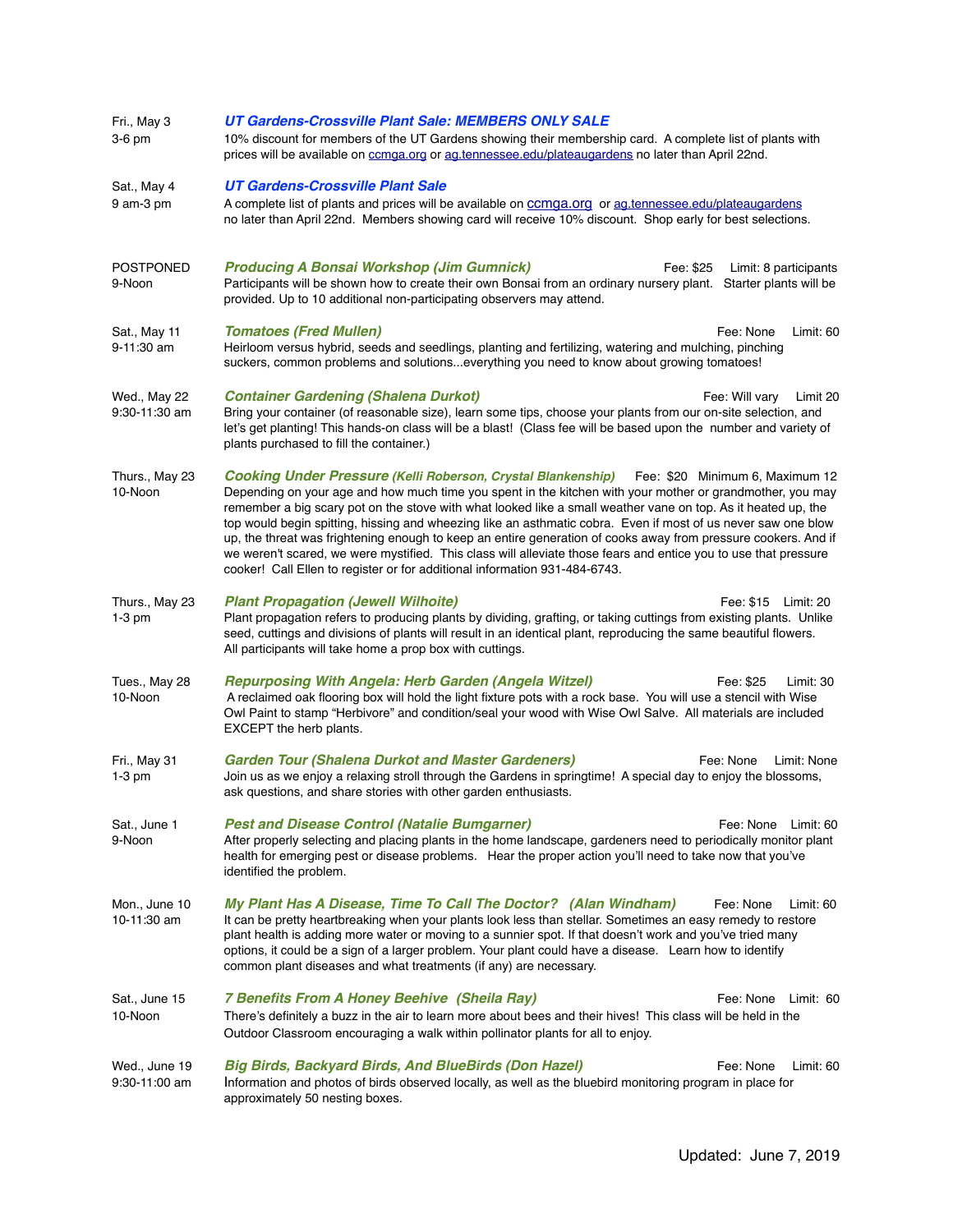| Sat., June 22<br>10-11:30 am    | <b>Lichens (Kris Light)</b><br>Many think trees are dying but upon closer examination, the bark is covered by an unusual creature! Lichens!<br>So what is a lichen? Are lichens beneficial? Learn the answer to these and other questions and you'll never<br>look at a lichen the same again!                                                                                                                                                      | Fee: None                       | Limit: 60           |
|---------------------------------|-----------------------------------------------------------------------------------------------------------------------------------------------------------------------------------------------------------------------------------------------------------------------------------------------------------------------------------------------------------------------------------------------------------------------------------------------------|---------------------------------|---------------------|
| Tues., June 25<br>10-Noon       | <b>Repurposing With Angela (Angela Witzel)</b><br>Be on the lookout for project specifics via FaceBook and our Garden emails a few weeks before class!                                                                                                                                                                                                                                                                                              | Fee: TBD                        | Limit: 20           |
| Sat., June 29<br>9-11 am        | <b>Backyard Birding For Beginners (Pam Barrett)</b><br>How to identify and encourage birds into your backyard.                                                                                                                                                                                                                                                                                                                                      | Fee: None                       | Limit: 60           |
| Tues., July 2<br>10-Noon        | <b>Daylilies (Lucas Holman)</b><br>The daylily's botanical name, Hemerocallis, means "beauty for a day", and indeed most daylily flowers open in<br>the morning and die by nightfall. They are rugged, adaptable, vigorous perennials that endure in a garden for<br>many years with little or no care! Be sure to walk the 2250 daylily trial bed following this presentation to enjoy<br>many cultivars in bloom.                                 | Fee: None                       | Limit: 60           |
| Wed., July 3<br>9-11 am         | <b>Garden Tour (Shalena Durkot and Master Gardeners)</b><br>Join us as we enjoy a relaxing stroll through the Gardens in summertime! A special day to enjoy the changes<br>from spring, enjoy summer blossoms, ask more questions, and share more stories with others!                                                                                                                                                                              | Fee: None                       | Limit: None         |
| Tues., July 9<br>10-Noon        | <b>Insects (David Cook)</b><br>Familiarity of insects commonly found on garden perennials and annuals is important. Knowing whether it is<br>destructive or beneficial will influence garden plant pollination availability, plant selection and placement, and<br>other considerations pertinent to low maintenance.                                                                                                                               | Fee: None                       | Limit: 60           |
| Sat., July 13<br>9-11:30 am     | <b>Fall Vegetable Gardening (Fred Mullen)</b><br>Now is the time to prepare for a cool season vegetable garden with discussion on the best varieties and<br>tips for successful growing.                                                                                                                                                                                                                                                            | Fee: None Limit: 60             |                     |
| Mon., July 15<br>9-11 am        | Use Of Attractive Plants To Preserve Erosion Along Drainage<br><b>Areas and Other Waterways (Bill Morgan)</b><br>Appropriate landscaping for homeowners who have property at water edges-lakes, ponds, streams, rivers or<br>wetlands-will be discussed.                                                                                                                                                                                            |                                 | Fee: None Limit: 60 |
| Wed., July 17<br>$9:30 - 11$ am | <b>Hypertufa (Shalena Durkot)</b><br>Join the fun in making your own hypertufa container. They are lightweight, easy to make, inexpensive, and<br>blend naturally with the landscape. Materials and molds provided.                                                                                                                                                                                                                                 | Fee: TBD                        | Limit: $12$         |
| Thurs., July 18<br>10-Noon      | <b>Food Preservation (Kelli Roberson and Crystal Blankenship)</b><br>Veggies and fruits will need to be harvested soon. Are you ready? Preserving your own fruits and vegetables is<br>not only healthier and economically beneficial, the taste is so much better! Join others to hear the latest<br>food preservation guidelines so you too are ready for incoming veggies! Call Ellen to register or for additional<br>information 931-484-6743. | Fee: \$20 Minimum 6, Maximum 12 |                     |
| <b>CANCELLED</b><br>10-Noon     | <b>Bluebird House Explanation And Construction (Nancy Snope)</b><br>Bluebirds will not nest in just any birdhouse. The right birdhouse must not only provide good, safe shelter for a<br>brooding adult and its nestlings, but it should also be the proper size to admit bluebirds without encouraging<br>unwanted residents. All materials will be provided to build a bluebird house to take home that day!                                      | Fee: TBD Limit 10               |                     |
| Tues., July 23<br>10-Noon       | <b>Repurposing With Angela (Angela Witzel)</b><br>Be on the lookout for project specifics via FaceBook and our Garden emails a few weeks before class!                                                                                                                                                                                                                                                                                              |                                 | Fee: TBD Limit 20   |
| Sat., July 27<br>1-2:30 pm      | <b>Cultivation And Propagation Of Bearded Iris (Bob Lauf)</b><br>Every aspect of bearded iris culture will be discussed, including soil, light, water, feeding, pest and disease<br>prevention, re-blooming varieties, and propagation (when and how to divide and replant). A few other iris types<br>will be briefly discussed as well. (Come prepared! Iris will be available for purchase following class.)                                     | Fee: None Limit: 60             |                     |
| Tues., Aug. 6<br>8 am-1:00 pm   | <b>Steak And Potatoes Day (UT PREC FIELD DAY)</b>                                                                                                                                                                                                                                                                                                                                                                                                   | Fee: None Limit: None           |                     |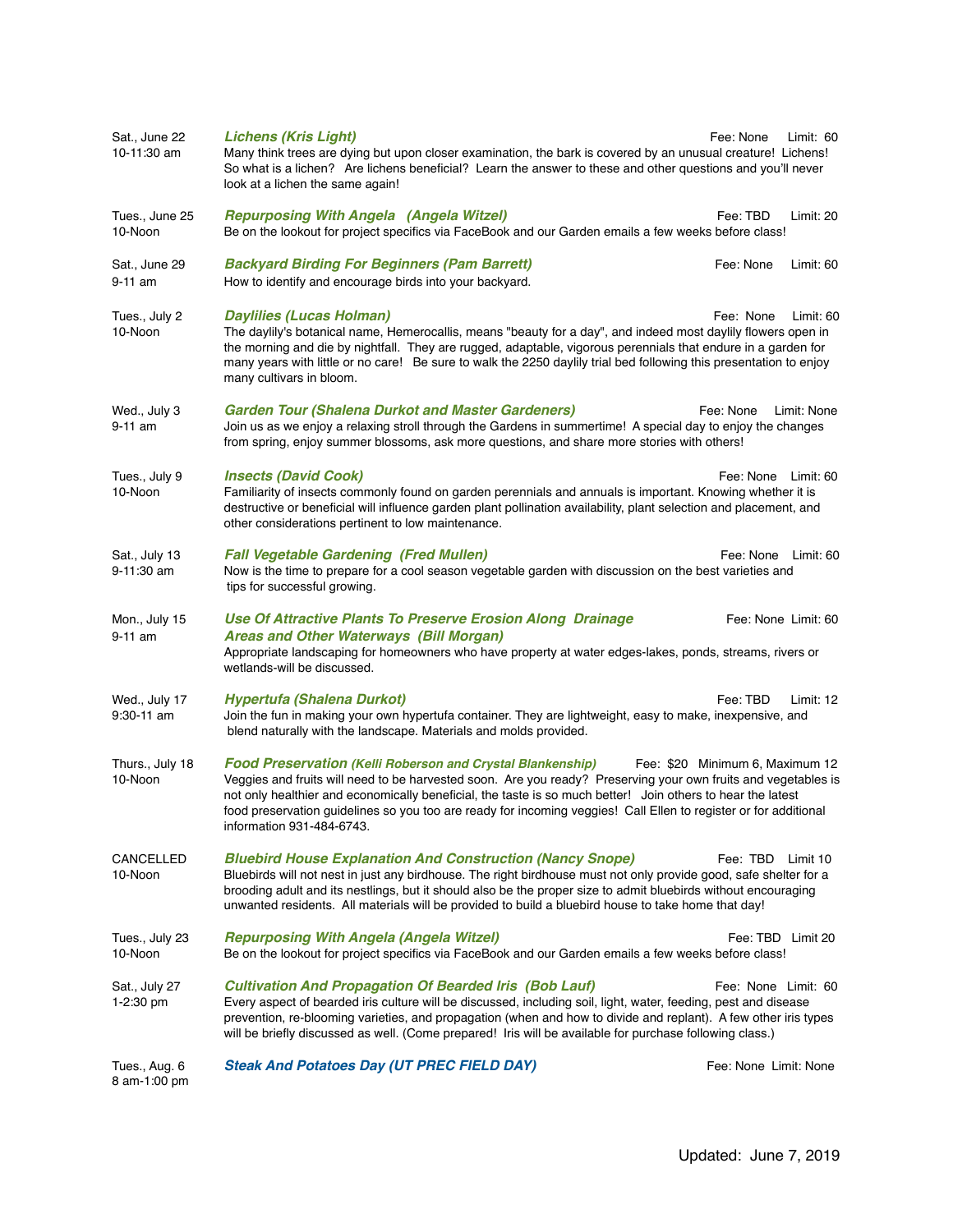| 10-11:30 am                          | Cold frames can be used to start seeds, extend the growing season, overwinter plants, and harden off plants.<br>You will leave with recommendations for placement considerations, vegetables to grow, and material options for<br>construction to extend your garden season.                                                                                                          |                     |  |  |  |  |
|--------------------------------------|---------------------------------------------------------------------------------------------------------------------------------------------------------------------------------------------------------------------------------------------------------------------------------------------------------------------------------------------------------------------------------------|---------------------|--|--|--|--|
|                                      | <b>The Tennessee Fall Gardening Series (Gregg Upchurch)</b><br>Participants may register for one, two, or all three classes.                                                                                                                                                                                                                                                          | Fee: None Limit: 60 |  |  |  |  |
| <b>Tues., Aug. 13</b><br>10-11:30 am | <b>Soils And Mulch</b><br>Many materials are used as mulches, which are used to retain soil moisture, regulate soil temperature,<br>suppress weed growth, and for aesthetics.                                                                                                                                                                                                         |                     |  |  |  |  |
| Tues., Sept. 17<br>10-Noon           | <b>Cool Season Turf Planting And Weed Control</b><br>Timing is everything when planting cool season turf. Learn the advantages that make fall the best time to<br>plant cool-season grass. And when faced with a weed problem, homeowners need to look closely at the<br>entire lawn care picture. Lawn care should be a first priority, keeping in mind that weeds are opportunistic |                     |  |  |  |  |
| Tues., Oct. 8<br>$10-11:30$ am       | <b>Fall Landscape Maintenance-Dos And Don'ts</b><br>A fall maintenance plan is critical to success and will help you hit the ground running in the spring.                                                                                                                                                                                                                            |                     |  |  |  |  |
|                                      |                                                                                                                                                                                                                                                                                                                                                                                       |                     |  |  |  |  |

CANCELLED **Cold Frame Gardening (Nancy Snope)** Fee: None Limit: 60

- Wed., Aug 14 *Saving Seeds (Jewell Wilhoite)* Fee: None Limit: 20 10-Noon There is no single right reason to get started saving your own seeds. Learn best practices for harvesting and storing seeds.
- Tues., Aug. 27 **11TH ANNUAL FALL GARDENERS' FESTIVAL** Fee: None Limit: None<br>9 am-3 pm 12 topics chosen for the home gardener will be presented under tents throughout the gardens, along with 12 topics chosen for the home gardener will be presented under tents throughout the gardens, along with wagon tours of the facility, opportunities to shop from garden vendors, educational exhibits, and so much more. Bring a friend or two and join us for a day in the gardens! Visit comga.org or [plateau.tennessee.edu](http://plateau.tennessee.edu) after August 1st to plan your visit! No Admission Fee.
- Sat., Sept. 7 **Caterpillars And Butterflies Of The Tennessee Garden (Ernie Wood)** Fee: None Limit: 60<br>9-11 am Planting host and nectar plant varieties will bring both caterpillars and butterflies to your garden. Join Ernie Planting host and nectar plant varieties will bring both caterpillars and butterflies to your garden. Join Ernie as he identifies the caterpillars and butterflies commonly found in a Tennessee Butterfly Garden. He will also share his tips to ensure these graceful creatures thrive within our environment.
- Mon., Sept. 9 *Invasive Plants On The Plateau (Bill Morgan)* **Figure 1 Fee: None Limit: 60 Fee: None Limit: 60** 9-11 am This presentation will introduce you to invasive plants and discuss why they should not be included in landscapes. Many plants have been and continue to introduced onto the Plateau from other parts of the world, particularly the orient. Some are okay, but many are very invasive and spread rapidly. In addition to crowding out our native plant species they are sometimes the source of very destructive diseases. Many are unwittingly offered at local nurseries. As a result, without realizing it, gardeners are unwittingly buying and introducing some very invasive plants in their landscapes.
- Thurs., Sept. 19 *One And Done (Kelli Roberson and Crystal Blankenship)* Fee: \$20 Minimum 6, Maximum 12<br>10-Noon Make your weeknight dinner routine even simpler with satisfying, all-in-one recipes. Whether a Make your weeknight dinner routine even simpler with satisfying, all-in-one recipes. Whether an Instant Pot®, a sheet pan, a Dutch oven, a skillet, a slow cooker, or an air fryer, cooking in a single vessel means streamlined dinners with minimal fuss and cleanup--a huge plus after a long day! Call Ellen to register or for additional information 931-484-6743.
- Sat., Sept. 21 **Garden Tour (Shalena Durkot and Master Gardeners)** Fee: None Limit: None<br>10-Noon Join us as we eniov a relaxing stroll through the Gardens in fall! A day to compare the seasonal changes Join us as we enjoy a relaxing stroll through the Gardens in fall! A day to compare the seasonal changes from this year, simply relax before it's time to put our Gardens to bed for winter.